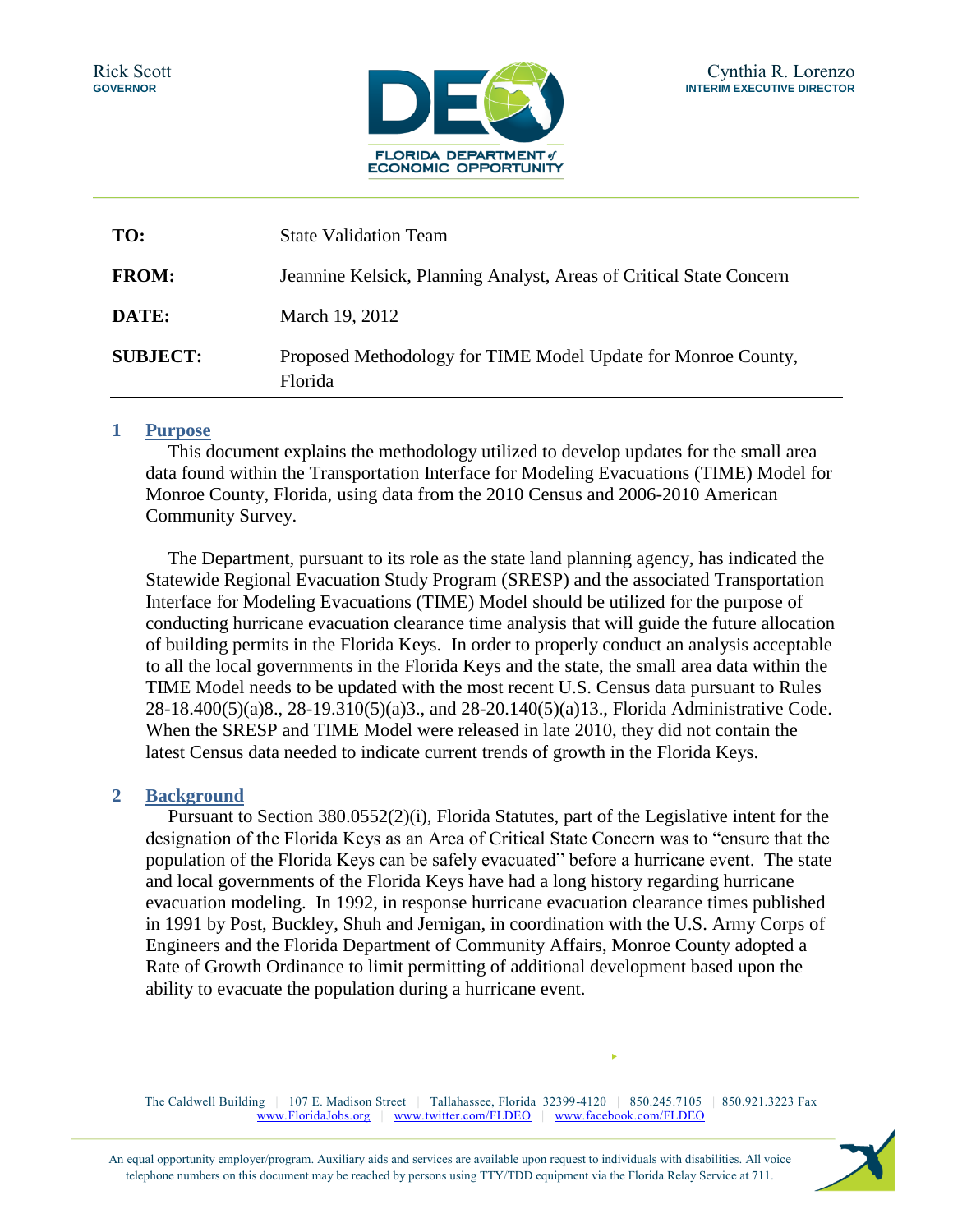State Validation Team Proposed Methodology for TIME Model Update for Monroe County, Florida Page 2 of 10

During the late 1990s, litigation over the Monroe County Comprehensive Plan led to an established hurricane evacuation clearance time of 24 hours as the level of service standard for the Florida Keys. However, in 2001, Miller Consulting, Inc., contracted through the Florida Department of Transportation, found that the hurricane evacuation clearance time for the Florida Keys surpassed 24 hours, using what would be known as the Miller Model. In response to these findings, the state land planning agency began multi-agency and local government meetings regarding hurricane evacuation of the Florida Keys' population given the many limitations such as their proximity to the Caribbean, the area's elongated configuration and single evacuation route (US Highway 1). Some of the methods utilized to ensure that the population could be safely evacuated were the adoption of a 48-hour phased evacuation and the continuance of a building permit allocation system for not just Monroe County, but also for the Cities of Marathon and Key West<sup>1</sup> and the Village of Islamorada. Under current state and local law, the permanent population must be able to evacuate within 24 hours. The 48-hour phased evacuation, as adopted by 2006 by various Keys' local governments, required that the transient population leave at the 48-hour mark and the mobile home population leave at the 36-hour mark (known as Phase or Day 1), with the site-built population leaving at the 30-hour mark (known as Phase or Day 2).

The number of building permit allocations for all of the Florida Keys is based upon the ability to safely evacuate the permanent population in 24 hours. In 2011, the Governor and Cabinet, seated as the Administration Commission, directed the Department of Economic Opportunity (Department), and the Florida Division of Emergency Management to enter into a Memorandum of Understanding (MOU) with Monroe County, Village of Islamorada, and the Cities of Marathon, Key West, Key Colony Beach, and Layton regarding hurricane evacuation modeling. The MOU will address the input variables and assumptions, including regional considerations, to depict hurricane evacuation clearance times for the population of the Florida Keys. The MOU will be the basis for an analysis of the maximum build-out capacity in the Florida Keys to revise (if necessary) the current building permit allocations, while maintaining the ability of the permanent population to evacuate within 24 hours.

#### **3 Methodology**

 $\overline{\phantom{a}}$ 

Below is an explanation of the methodology used to produce the updated inputs for Monroe County, Florida, including the reasons why this methodology was created, the steps taken and the results. The Department has developed this methodology in coordination with the South Florida Regional Planning Council and WilburSmith/CDM, and has conducted a series of analyses to produce updated inputs for the small area data based upon the 2010 Census and 2006-2010 American Community Survey. This update focused on non-transient revisions to the small area data. There were no updates to tourist and shelter capacity attributes that were part of the overall analysis.

<sup>&</sup>lt;sup>1</sup> The City of Key West used all of the allocations in the early 2000's. Until the new allocation distributions for the local governments are finalized, the City currently does not have any building permit allocations available for them to use for residential development.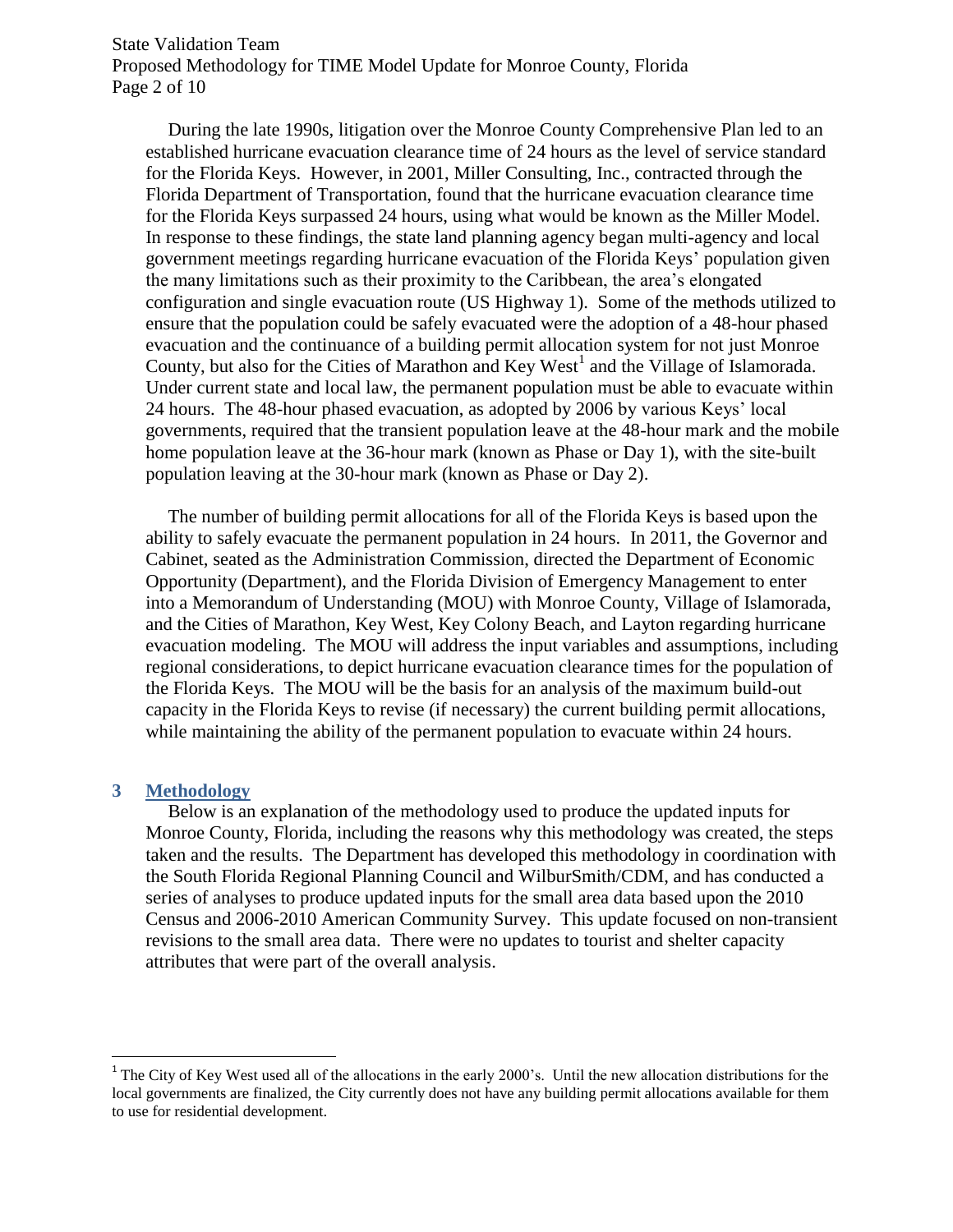State Validation Team Proposed Methodology for TIME Model Update for Monroe County, Florida Page 3 of 10

#### **3.1 Data Sources**

The South Florida Regional Planning Council developed the small area data that was included in the SRESP and the TIME Model for Monroe County, based upon the occupancy rates, as well as vehicles and persons per household data from the 2000 Census at the block group level. Dwelling unit estimates for 2010 (non-transient) for block groups were based on data from the 2000 Census, the 2006 Update to the Miller Model by the Florida Department of Community Affairs, and building permit data from each local government in the Florida Keys. Current ROGO allocations were used to make dwelling unit projections for 2015. With the availability of the most recent Census data, the general consensus among the committee members for the Florida Keys' MOU was to update the model with 2010 Census data. In order for the new inputs to be consistent and uniform with the overarching methodology of the TIME Model, the analysis used to produce the updated small area data utilized the 2010 Census Summary File 1 and 2006-2010 American Community Survey (ACS).

#### **3.2 Changes between 2000 and 2010 US Census**

The small area data used by the TIME Model is organized into geographic units called Traffic Evacuation Zones, or TEZs. In Monroe County, there are 40 TEZs. 2000 Census data from Summary File 1 (short-form, 100% count) and Summary File 3 (long-form, sample data) was used to prepare data for the TEZs. The importance of Summary File 3 (sample data) is that it included the housing and population characteristics necessary to understand the number of site-built and mobile home units, single- and multi-family sitebuilt units, and the associated vehicles and persons per household and occupancy rates.

As the Department moved forward to revise the data and update the TIME Model with the 2010 Census results, it was identified that the US Census Bureau had made some changes in their practices that impacted the potential maintenance and update of the small area data in the Model. In 2005, the US Census Bureau introduced the American Community Survey (ACS), a continuous sample household survey, to replace the longform (sample) used in the decennial census. Although the results of the ACS are published each year, small area data at the block group level is only published for a cumulative 5-year sample – the first release was from the 2005-2009 ACS. In response to these changes, block group level data from the 2006-2010 ACS was used to gain the general housing and population characteristics for Monroe County.

Also, as is usual with each decennial census, the boundary lines for blocks, block groups and census tracts were revised in the 2010 Census, which led to some differences with the boundary lines of the TEZs developed for Monroe County. Monroe County had 98 block groups and 3,173 blocks in the 2000 Census. By the 2010 Census, Monroe County lost 22 block groups and gained 1,422 blocks, causing the boundary lines of the block groups to be re-drawn in response. To identify how the data must be redistributed to fit within the boundaries of the established TEZs, an analysis of the land area was conducted through ArcGIS 10 and then small area data input analysis was conducted in 2007 Microsoft Excel, with all the data calculated for the update found in the Workbook entitled "MasterCensusUpdate.xlsx", which is located in the Appendix. Subsection 3.4 will go further into detail regarding the Workbook and its organization. Throughout the rest of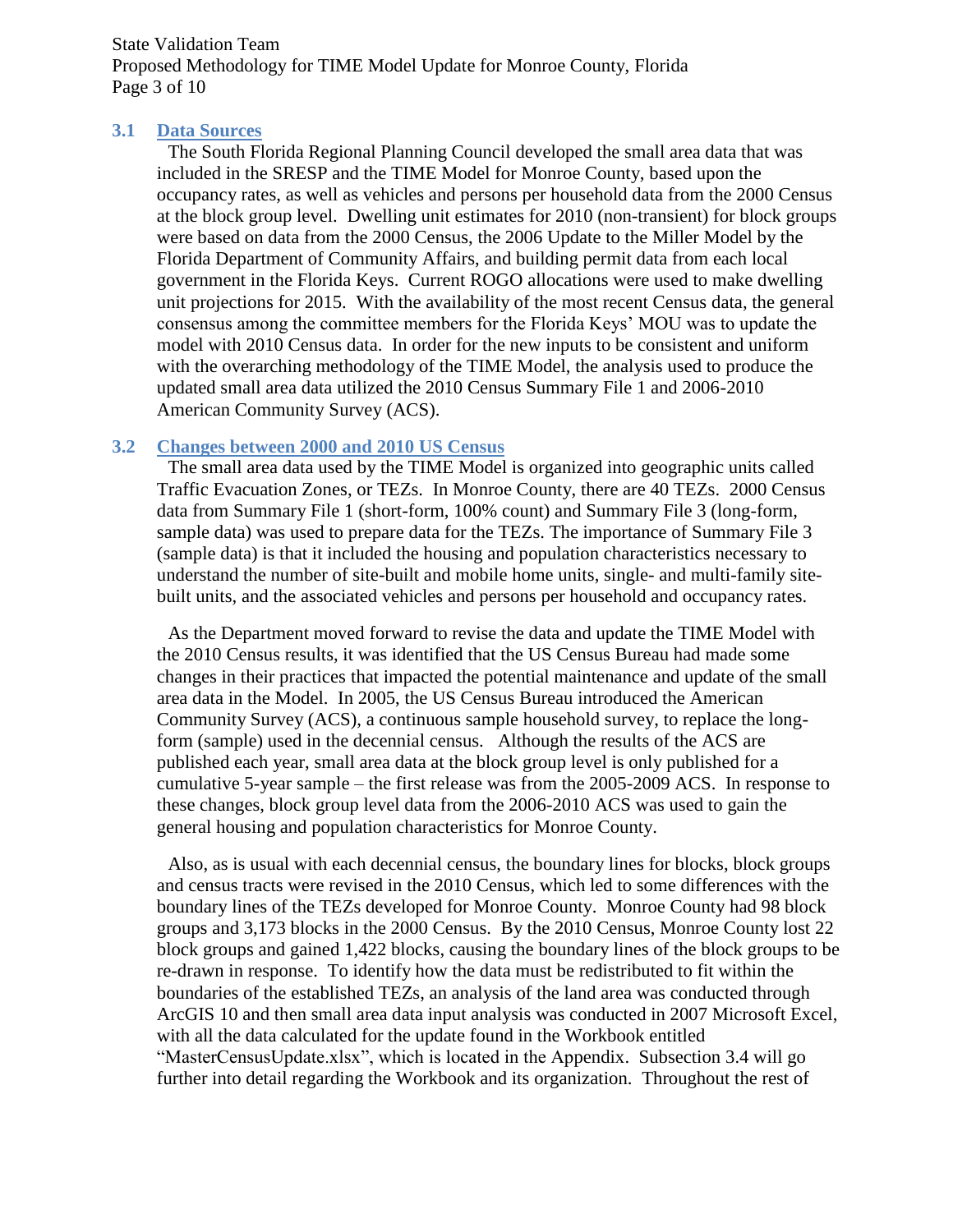State Validation Team Proposed Methodology for TIME Model Update for Monroe County, Florida Page 4 of 10

this white paper, the word "Sheet" will refer to the worksheets within the Workbook for reference.

# **3.3 Use of ArcGIS**

The Department utilized ArcGIS 10 to conduct a land analysis to understand how the data from the US Census and ACS would be distributed. The data sources used in the ArcGIS analysis included:

- Census Block Group Data from 2010 Census Summary File 1 released in March 2011 (cenblkgrp2010\_sf\_mar11)<sup>2</sup>
- Census Block Group Data from 2000 Census Summary File 3 released in May 2009 (ETAT.BLKGRP2000\_May09)<sup>2</sup>
- TEZ Boundary File from the TIME Model (SRESP\_EM\_GDB.mdb, TEZ database)
- County Boundary File for the State of Florida (ETAT.CNTBND\_JUN11)<sup>2</sup>

The following were the steps taken to conduct the GIS land analysis:

# Step 1

The analysis began by comparing the changes between the boundary lines between the Census Block Group Data files from the 2000 and 2010 Census; then, compared the changes in boundary lines between the 2010 Census with the TEZ Boundary File. These comparisons were done by overlaying the associated shapefiles in ArcGIS. This was done to visually understand the changes that had occurred and to create a list of specific characteristics of certain TEZs (See Sheets entitled "1-1 TEZs" and "Problem TEZ List"). There are 28 TEZs identified in "Problem TEZ List" Sheet, in which a block group(s) would intersect multiple TEZs. The other 12 TEZs that were identified through the visual analysis indicated no problems, as the block group boundary lines on which those TEZs were based on had not changed.

Please note that those TEZs identified under the "1-1 TEZs" Sheet are not precluded from being on "Problem TEZ List" Sheet. Those identified on the "1-1 TEZs" Sheet are those 12 TEZs that are only associated with one block group. Some of the TEZs identified on this list can have issues because the block group associated with that TEZ is so large that it intersects others. For example, TEZ 1246 is only associated with Block Group 1 of Tract 980000, but this block group also intersects TEZs 1245 and 1247.

## Step 2

 $\overline{\phantom{a}}$ 

Using "Select Features", Monroe County's boundaries were selected from the County Boundary File and saved as a separate layer file. Following, under the ArcToolbox, the next step utilized the Clip tool located under Extract in Analysis Tools. Selecting the TEZ Boundary File as the input feature and the Monroe County Boundary layer file as a clip feature, a shapefile was created for the TEZs that were located within the boundaries of Monroe County. The same procedure was done for the Census Block Group Data file

<sup>&</sup>lt;sup>2</sup> This data was retrieved using the Florida Geographic Library: Metadata Explorer, [http://www.fgdl.org/metadataexplorer/explorer.jsp,](http://www.fgdl.org/metadataexplorer/explorer.jsp) and the files found within the scenario folders generated for the TIME Model.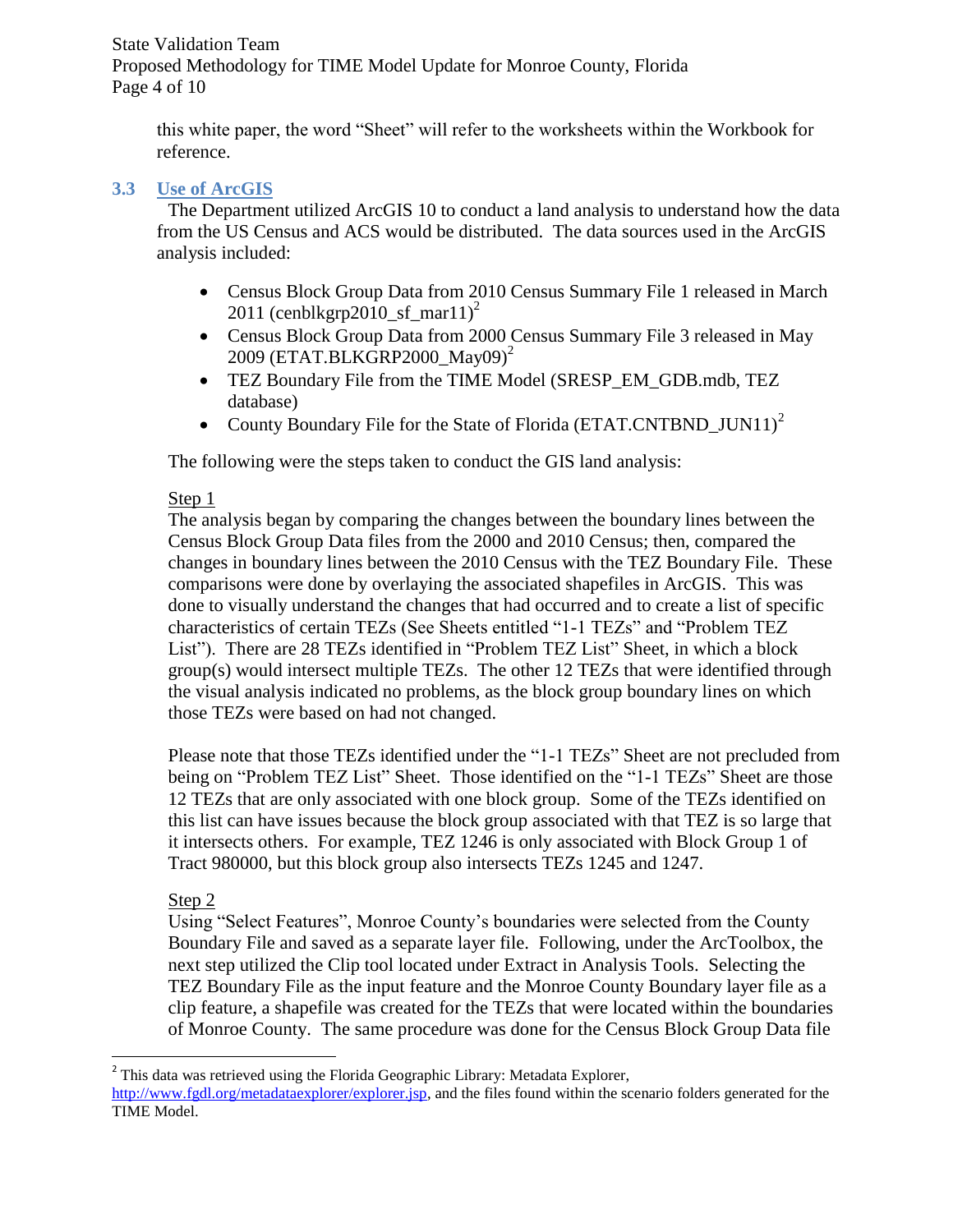State Validation Team Proposed Methodology for TIME Model Update for Monroe County, Florida Page 5 of 10

from 2010 Census, creating a Monroe County specific version of the shapefile. These operations insure that the water portions found in the Census Block Group Data file from 2010 Census were not part of future analysis. The newly created Monroe County TEZ Boundary File and Monroe County 2010 Census Block Group Data file were used for the rest of the GIS analysis.

## Step 3

Using Select Features, each of the 40 TEZs in the Monroe County TEZ Boundary File were made into individual boundary layer files and grouped underneath the Individual TEZ layer group. After this has been completed, the Monroe County 2010 US Census Block Group Data file is overlaid on top of the TEZs. For those TEZs that were not identified on the "Problem TEZ List" Sheet, shapefiles were not created since their boundaries did not change between 2000 and 2010. The process for those 28 TEZs identified on the "Problem TEZ List" Sheet made it necessary to create individual shapefiles for each of the identified 28 TEZs. In order to find the portions of the intersecting block groups as they relate to the established TEZ boundaries, a series of intersects were performed to find the size of the intersecting areas. Each of the 28 TEZs received a separate intersect analysis.

Under the ArcToolbox, the Intersect tool was utilized, located under Overlay in Analysis Tools. The input features for each intersect analysis included the individual TEZ boundary layer file for the affected TEZ and Monroe County 2010 Census Block Group Data file. This operation created a new, individualized shapefile for each of the 28 TEZs identified on the "Problem TEZ List" Sheet.

## Step 4

After creating all 28 shapefiles for the affected TEZs, the next step included using the Identify tool and Measure a Feature function of the Measure tool, calibrated to give results in acres. The results from this operation were recorded under the Sheet entitled "Problem TEZ Intersects" of the Workbook. Overlaying the Monroe County 2010 Census Block Group Data file and Individual TEZ layer group as guides, the Identify tool was used to identify the Block Group and Tract Numbers for each block group portion which intersected into a specific TEZ boundary. After a block group portion was identified, the Measure tool was used to identify the amount of acreage that resided in each TEZ of a particular block group and recorded in Sheet "Problem TEZ Intersects".

## **3.4 Use of Microsoft Excel**

As mentioned in Subsection 3.2, the results of the GIS analysis were recorded in the Workbook entitled "MasterCensusUpdate.xlsx", which is located in the Appendix. The Workbook is organized by the Sheets listed below:

- SRESP Inputs
- $\bullet$  1-1 TEZs
- Problem TEZ List
- Problem TEZ Intersects
- TEZ Totals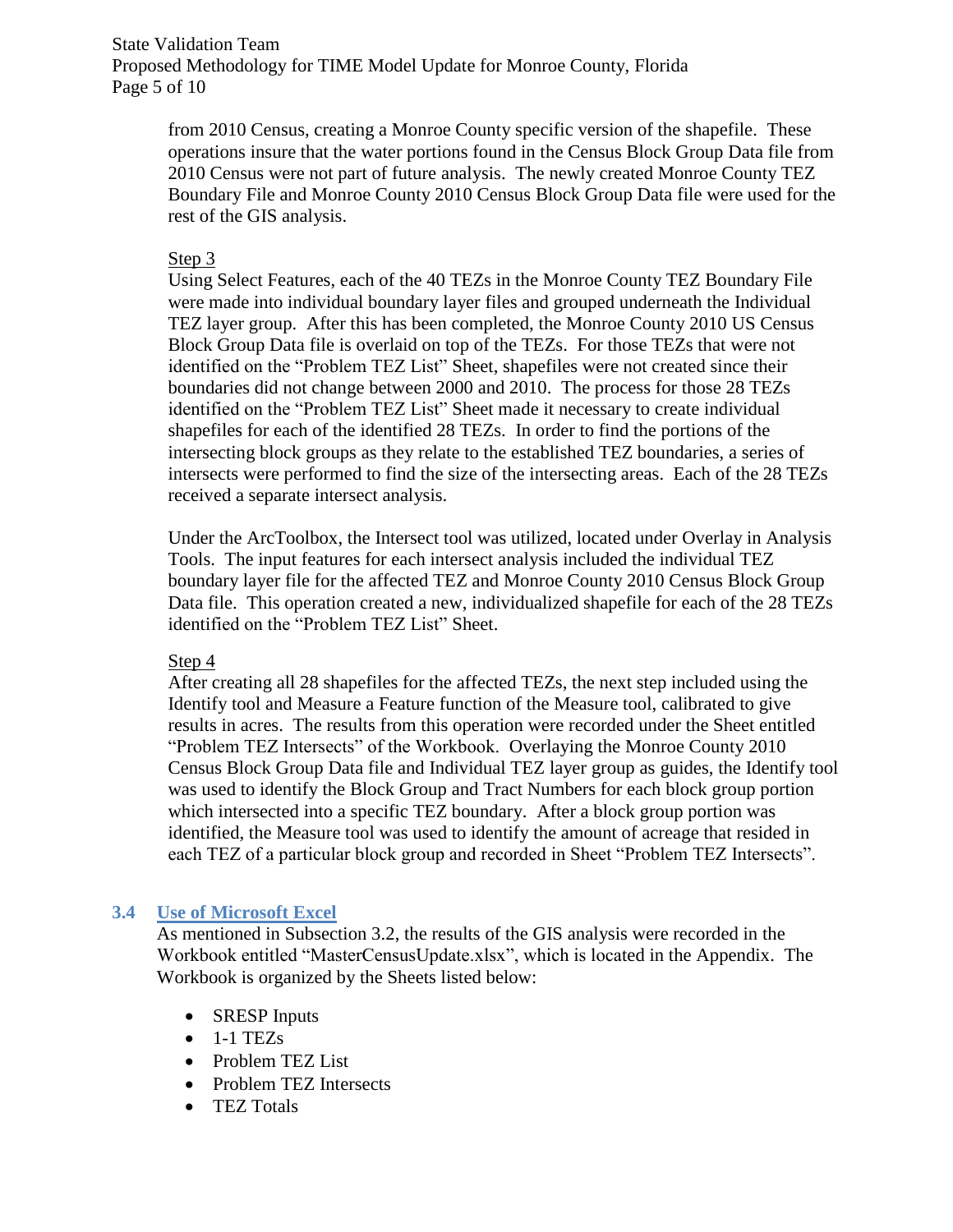State Validation Team Proposed Methodology for TIME Model Update for Monroe County, Florida Page 6 of 10

- Projection of Variables by TEZ
- New Database

The Workbook combined analysis of the 2010 Census and 2006-2010 ACS block group data with the analysis conducted using ArcGIS to calculate the inputs necessary to update the small area data attributes for Monroe County. The 2010 Census and 2006-2010 ACS data was compiled by the South Florida Regional Planning Council for use with this analysis. There are 28 attributes identified to be updated for Analysis Year Period 2010 in the small area data as listed below. Please note that the definitions for each attribute can be found in Volume 8 of the SRESP:

| $\bullet$ DSSB_10  | $\bullet$ ODMSB 10 | $\bullet$ PTSB_10  | $\bullet$ D_MB_10  |
|--------------------|--------------------|--------------------|--------------------|
| $\bullet$ DMSB_10  | $\bullet$ ODTSB_10 | • VHSSB 10         | $\bullet$ PC_MO_10 |
| $\bullet$ DTSB 10  | $\bullet$ PHSSB_10 | • VHMSB 10         | $\bullet$ O_MB_10  |
| $\bullet$ PCSSO 10 | · PHMSB 10         | $\bullet$ VHTSB 10 | $\bullet$ PH MO 10 |
| • PCMSO 10         | $\bullet$ PHTSB 10 | $\bullet$ VSSB 10  | $\bullet$ P_MB_10  |
| $\bullet$ PCTSO 10 | $\bullet$ PSSB 10  | $\bullet$ VMSB 10  | $\bullet$ VH_MB_10 |
| $\bullet$ ODSSB 10 | $\bullet$ PMSB_10  | $\bullet$ VTSB 10  | $\bullet$ V_MB_10  |

The following will describe each Sheet. Most of the Sheets in this Workbook are linked together to ensure easy revisions and updates.

#### SRESP Inputs

SRESP Inputs refers to the data compiled and provided by the South Florida Regional Planning Council in coordination with the Department. This Sheet is organized into the 76 block groups (Column A is Tract, Column B is Block Group) as established by the US Census Bureau for Monroe County. As described above, with changes to how the US Census Bureau conducted its analysis of people and their living characteristics, data from the ACS is required to gain the specific details needed for the Model. The 2010 Census data was used as an anchor since it contains the official totals for units and population in the nation. The categories of data used from the US Census for this analysis are:

- Total Population (Pop100 Column C)
- Total Housing Units (H0030001 Column D)
- Occupied Housing Units (H0030002 Column E)
- Vacant Housing Units (H0030003 Column F)

The 2010 Census data, however, did not provide information regarding the proportion of single-family to multi-family dwelling unit types or site-built to mobile home unit types, as well as the number of vehicles that would be available to each type. This level of detail is found within the ACS. Since the ACS is a sample of the population to understand how residents generally live and not an official count, the ACS should only be used to derive these specific details to which can be applied to the official Census counts. The main categories of data used from the 2006-2010 ACS (as there are numerous subcategories under each) for this analysis are: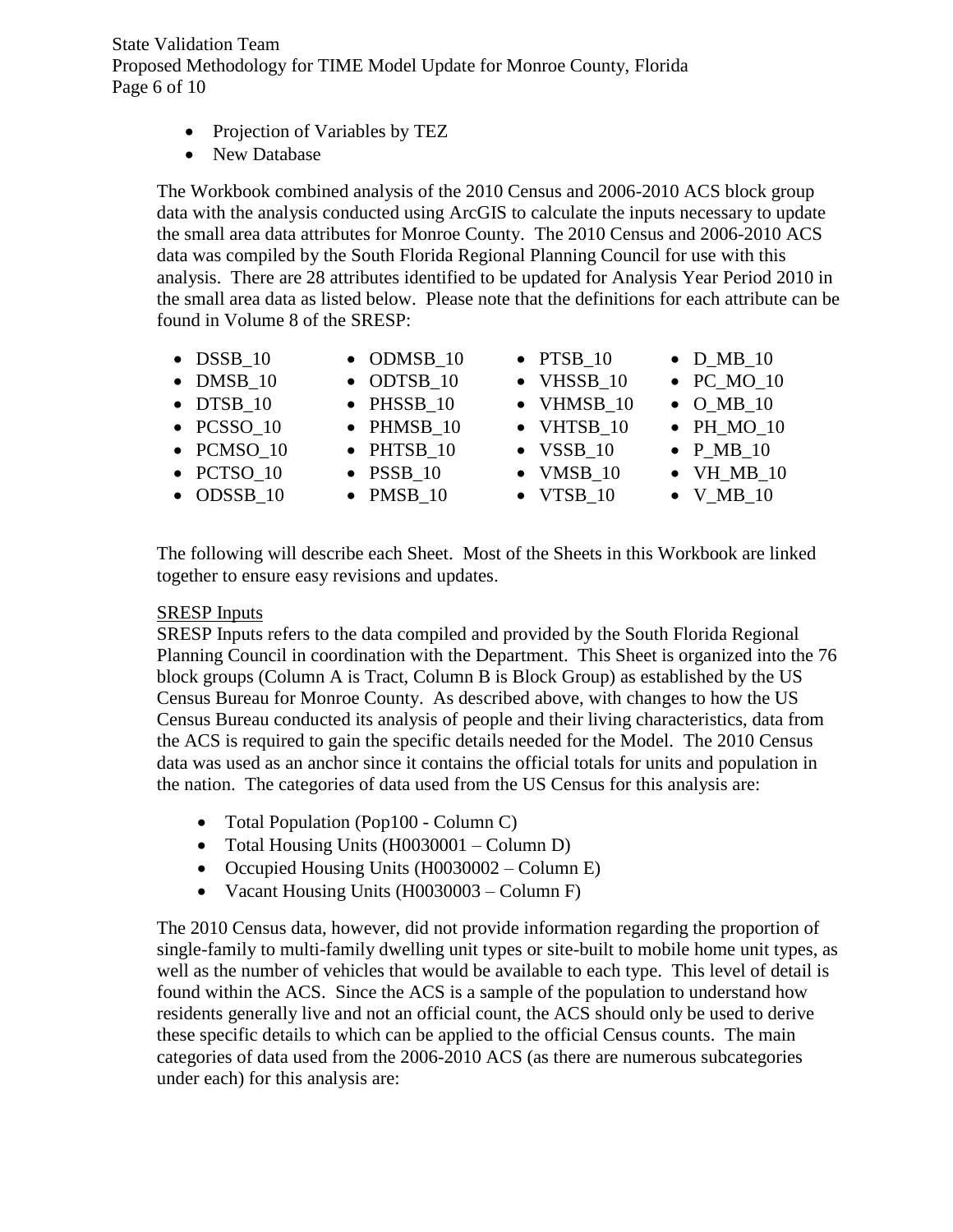State Validation Team Proposed Methodology for TIME Model Update for Monroe County, Florida Page 7 of 10

- Total Housing Units, by Units in Structure (Table B25024, Subcategories B25024\_001-011 – Columns I-S)
- Occupied Housing Units, by Units in Structure (Table B25032, Subcategories B25032\_001-023 – Columns V-AR)
- Residents by Tenure, by Units in Structure (Table B25033, Subcategories B25033\_001-013 – Columns AW-BI)
- Aggregate Vehicles by Tenure (Table B25046, Subcategories B25046\_001-003 Columns – BL-BN)

Using these two main sources, the unit, population and vehicle data needed for the TIME Model small area data is calculated into two main groupings: Derivation of Main SRESP Inputs and Derivation of Additional SRESP Inputs.

Derivation of Main SRESP Inputs (Columns BQ-BX) are the main inputs which proportion out mobile home and site-built unit data from the overall unit data totals for the following attribute types:

- Total Housing Units
- Occupied Housing Units
- Residents in Occupied Housing Units
- Vehicles in Occupied Housing Units

Derivation of Additional SRESP Inputs (Columns BY-CF) are the secondary inputs which proportion out single-family and multi-family from the overall site-built units only. Single-family site-built units are defined in ACS data subcategory as "1, detached" dwelling unit, while multi-family site-built units are those dwelling units which are not defined as "1, detached", "Mobile home", or "Boat, RV, van, etc". The following attribute types for the secondary inputs are:

- Total Site-Built Units
- Occupied Site-Built Units
- Residents in Occupied Site-Built Units
- Vehicles in Occupied Site-Built Units

As will be elaborated under its own heading, the Sheet entitled "TEZ Totals" hosts the list of TEZs and their associated block group(s). If a TEZ did not appear on the "Problem TEZ List", then the data from Columns BQ-CF were linked to the sheet organized by TEZ and their associated Block Group and Tract Number. If a TEZ did appear on the "Problem TEZ List", then Columns BQ-CF were linked to the Sheet entitled "Problem TEZ Intersects" in order to redistribute the data in response to the aforementioned boundary issues.

# 1-1 TEZs

Some TEZs are a combination of multiple block groups. Some are not. During the GIS portion of the overall analysis, this table was created to understand which TEZs were bound by one block group only.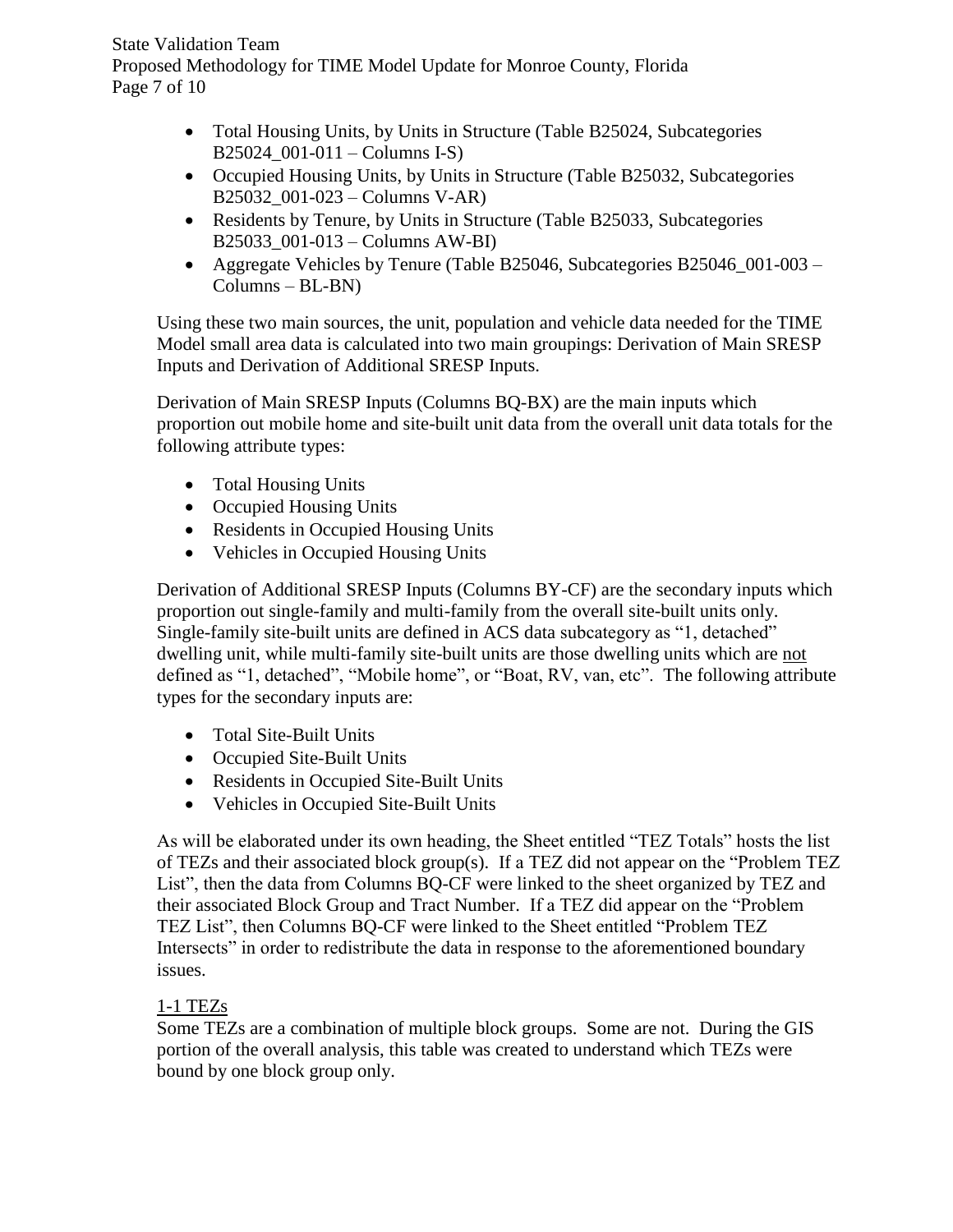State Validation Team Proposed Methodology for TIME Model Update for Monroe County, Florida Page 8 of 10

#### Problem TEZ List

This is the list created through GIS that indicates those block groups that intersect multiple TEZs, some of which as a result of changes to the boundaries at the block group level. For example, TEZ 1208 contains portions of Block Group 1 of Tract 972500 and Block Group 2 of Tract 972400. Previously, the TEZ 1208 contain approximately seven block groups, of which no portion of those block groups crossed into another TEZ.

#### Problem TEZ Intersects

Taking the acreage measurements found through the GIS analysis (refer to Steps 3-4 under Subsection 3.3), the Sheet is organized first by block group (Column A is Tract, Column B is Block Group). For each block group, those TEZs that contain a portion of that particular block group are listed (Column C). The measurements of proportions for the associated TEZ-block group are inserted into each block group by TEZ (Columns D-E) and summed to find the percentage share (proportion) of a specific TEZ within each of the block groups (Column F).

The data from Columns BQ-CF from "SRESP Inputs" was linked into this Sheet by the associated block group under Columns G-V of this Sheet. Then, by using the percentage proportion for each TEZ-block group portion, the "SRESP Inputs" Sheet data is redistributed into portions of the block group within an affected TEZ. For example, Block Group 1 of Tract 972500 intersects both TEZs 1208 and 1209. The portion that intersected TEZ 1208 was found to be 155.97 acres, while the portion that intersected TEZ 1209 is 230.81 acres, giving a total of 386.78 acres. That gives TEZ 1208 a proportion percentage of 40.33% of the unit, person and vehicle data from Columns BQ-CF for Block Group 1 of Tract 972500, while TEZ 1209 receives 59.67%. The reapportioned data for the 28 affected TEZs are calculated in Columns W-AL of this Sheet.

## TEZ Totals

This Sheet combined the data from both "SRESP Inputs" and "Problem TEZ Intersects" Sheets, organized by TEZ (Column A). The block groups associated with each TEZ are listed with the TEZ (Columns B is Tract, Column C is Block Group). Column D indicates whether the block group listed had an intersection referenced in the "Problem TEZ Intersects" Sheet  $(Y)$  or not  $(N)$ . If it was  $(Y)$ , then the data from Columns W-AL from the "Problem TEZ Intersects" Sheet are linked to the block group for that TEZ. If it was not (N), then the data from Columns BQ-CF from the "SRESP Inputs" Sheet are linked.

For example, Row 4 is within TEZ 1208. Row 4 contains the data for Block Group 3 of Tract 972400. Column D is "N" for this Row, which means that the data from Columns BQ-CF from Row 75 (Block Group 3 of Tract 972400) of the "SRESP Inputs" Sheet is linked to Row 4 for Columns E-T. For an example with a "Y", look at Row 5 for TEZ 1208 which contains the data for Block Group 1 of Tract 972500. For Row 5, data from Columns W-AL from the "Problem TEZ Intersects" Sheet are linked from Row 3 on that Sheet to Row 5.

The block group data for Columns E-T of this Sheet are summed. The Summed (Total) Row of Columns E-T for each TEZ is linked to the "Projection of Variables by TEZ"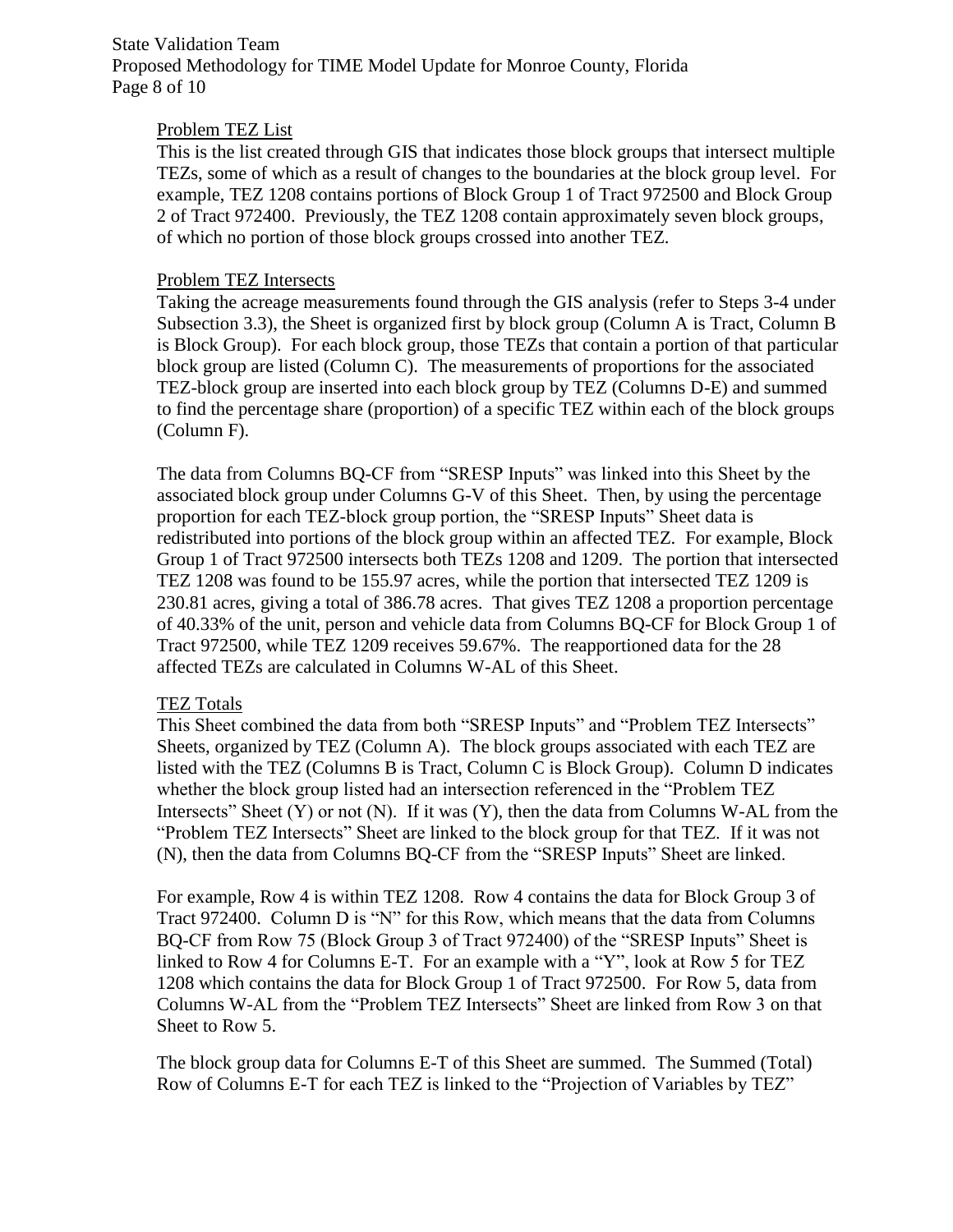State Validation Team Proposed Methodology for TIME Model Update for Monroe County, Florida Page 9 of 10

Sheet. The Summed Row contains all the unit, person and vehicle data for a particular TEZ.

# Projection of Variables by TEZ

This Sheet contains all of the Summed Rows for Columns E-T from the "TEZ Totals" Sheet. This Sheet was created to have an uncluttered view of the results of combining the "SRESP Inputs" and "Problem TEZ Intersects" Sheets for all of the TEZs. This Sheet is also used for linked data for TEZs for the "New Database" Sheet.

## New Database

Columns from the "Projection of Variables by TEZ" Sheet are linked to this Sheet with their associated attribute as defined by Volume 8 of the SRESP for the South Florida Region. For example, Column B (Total Mobile Homes) of the "Projection of Variables by TEZ" Sheet is linked to the Column W for attribute "D\_MB\_10". Like the previous Sheet, this is also organized by TEZ (Column A). However, there are more calculations in this Sheet for occupancy rates. Because of the need to distribute the unit, person and vehicle data from block groups to TEZ, the following data had to be calculated at the end so it would be TEZ-specific:

- Occupancy Rates for:
	- o All Site-Built (Column G)
	- o Single-Family Site-Built (Column E)
	- o Multi-Family Site-Built (Column F)
	- o Mobile Home (Column X)
- Persons per Occupied:
	- o All Site-Built (Column M)
	- o Single-Family Site-Built (Column K)
	- o Multi-Family Site-Built (Column L)
	- o Mobile Home (Column Z)
- Vehicles per Occupied:
	- o All Site-Built (Column S)
	- o Single-Family Site-Built (Column Q)
	- o Multi-Family Site-Built (Column R)
	- o Mobile Home (Column AB)

# **4 Conclusion**

The "New Database" Sheet was created to contain the updated inputs for the small area data attributes to be included in Analysis Year Period 2010 for Monroe County. This Sheet is formatted and organized identically to the data found in the geodatabase,

"SRESP\_EM\_GDB.mdb", which is used to populate the small area data of the TIME Model for an evacuation scenario. The methodology above explained the steps which took place to create the "New Database" Sheet. Overall, this methodology and associated Workbook were created in a fashion so anyone could replicate this work as need be. The Workbook was set up so that revisions to the "SRESP Inputs" Sheet will update the rest of the Sheets in the Workbook including the "New Database" Sheet.